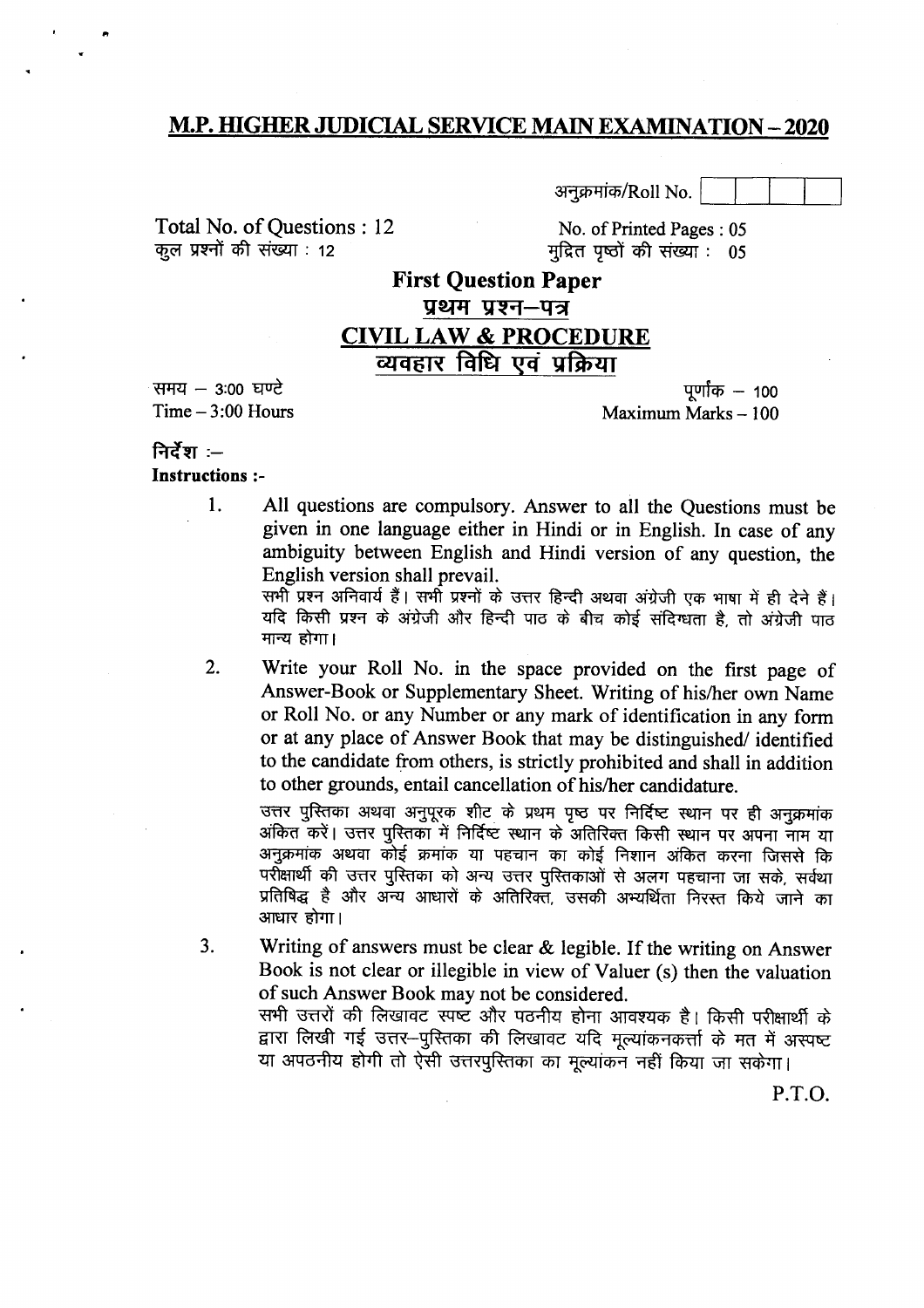$O.No.$ प्र.क्र.

#### Question / प्रश्न

Marks/ अंक

 $\overline{4}$ 

 $\overline{4}$ 

 $\overline{4}$ 

 $\overline{\mathbf{4}}$ 

# **CONSTITUTION OF INDIA** भारत का संविधान

- What are the implied limitations on the power of parliament to 8 1. amend the constitution? Discuss citing relevant provisions of law and case laws.
- संविधान को संशोधित करने की संसद की शक्तियों की विवक्षित सीमाएं क्या  $1<sub>1</sub>$ 8 है ? सुसंगत विधिक प्रावधानों व न्यायदृष्टांतों की सहायता से व्याख्या करें।
- A) What are the protections available to accused under  $\overline{4}$  $2.$ Constitution of India?

B) Whether every judgment passed by Hon'ble Supreme Court  $\overline{4}$ of India has binding effect? Critically examine and cite exceptions, if any?

 $\overline{4}$ भारतीय संविधान के अर्न्तगत अभियुक्त को क्या-क्या संरक्षण प्राप्त है ?  $3I$ 

क्या माननीय सर्वोच्च न्यायालय द्वारा पारित प्रत्येक निर्णय का बंधनकारी ब प्रभाव है ? आलोचनात्मक परीक्षण करें तथा अपवाद, यदि कोई हो, तो लेख  $\overline{4}$ करें।

# **CIVIL PROCEDURE CODE, 1908** सिविल प्रक्रिया संहिता, 1908

A) Whether an appeal is maintainable against the award of Lok  $3.$ Adalat? Discuss with relevant law and case laws.

B) Whether power of review is an inherent power? Discuss with relevant provisions of law?

क्या लोक अदालत द्वारा पारित अवार्ड के विरूद्ध अपील पोषणीय है?  $3I$ सूसंगत विधिक प्रावधानों व न्यायदृष्टांतों की सहायता से व्याख्या करें।

ब. क्या पुनर्विलोकन की शक्ति एक अन्तर्निहित शक्ति है ? विधि के सुसंगत प्रावधानों के साथ व्याख्या करें।

4. Who can file appeal against decree? Discuss with relevant  $\mathbf{8}$ provisions and case laws. Who is aggrieved person entitled to file an appeal? Can one of the several plaintiffs or defendants obtain reversal of whole decree? If so, when?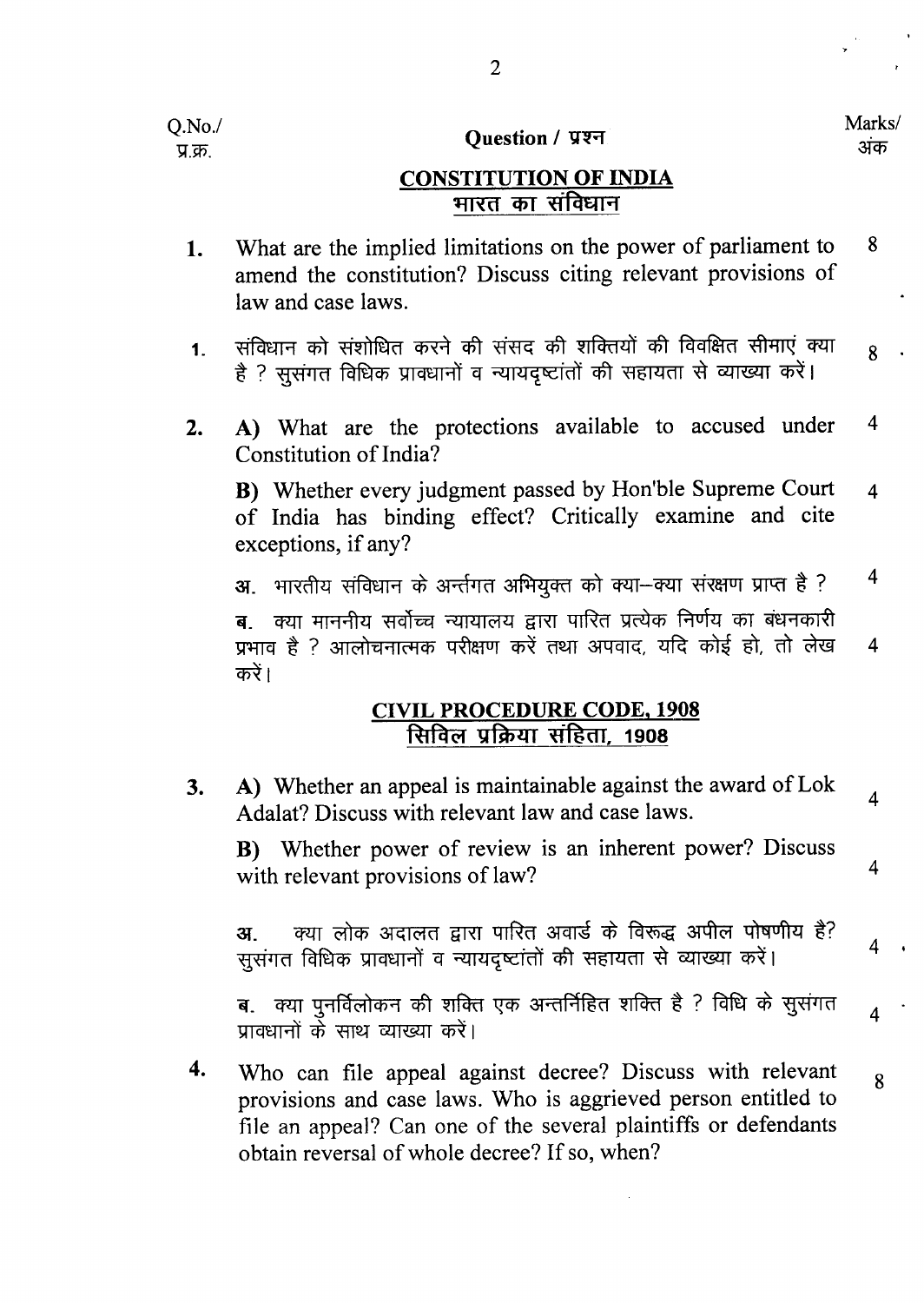डिकी के विरूद्ध अपील कौन कर सकता है ? सुसंगत विधिक प्रावधानों व 4. न्यायदृष्टांतों की सहायता से व्याख्या करें। अपील दायर करने के लिए ''पीड़ित व्यक्ति'' कौन है ? क्या कई वादियों या प्रतिवादियों में से एक पूरी डिकी को उलटवा सकेगा? यदि हाँ, तो कब ?

8

#### **TRANSFER OF PROPERTY ACT, 1882** संपत्ति अंतरण अधिनियम, 1882

- 5. What will be the effect of transfer of immovable property made 8 without consideration with intent to defraud a subsequent transferee? Discuss.
- पश्चातवर्ती अन्तरिती को कपटपूर्वक अपवंचित करने के आशय से, प्रतिफल 5. 8 के बिना किये गये स्थावर सम्पति के अन्तरण का क्या प्रभाव होगा ? व्याख्या करें।
- 6. Define the doctrine of subrogation? What are the different kinds 8 of subrogation?
- प्रत्यासन के सिद्धांत से क्या अभिप्राय है ? प्रत्यासन कितने प्रकार का होता 6. 8 ま ?

#### **INDIAN CONTRACT ACT, 1872** मारतीय संविदा अधिनियम, 1872

- 7. Explain the effect on the liability of surety regarding payment 8 of debt, in case of acknowledgment of liability by principal debtor.
- ऋणी द्वारा दायित्व की अभिस्वीकृत किए जाने पर प्रतिभू के ऋण अदायगी  $\overline{7}$ . 8 के दायित्व पर प्रभाव का वर्णन करें।
- 8. Parties can restrict the legal rights and remedies available to 8 them by entering into an agreement. Discuss the statement. Discuss the concept of choice of jurisdiction vis-a-vis Section 28 of the Indian Contract Act.
- 8. पक्षकार अनुबंध करके उन्हे उपलब्ध विधिक अधिकारों व उपचारों को 8 निर्बन्धित कर सकते हैं। इस कथन की व्याख्या करें। संविदा पर अधिनियम की धारा-28 के संदर्भ में अधिकारिता के चयन की संकल्पना की व्याख्या करें।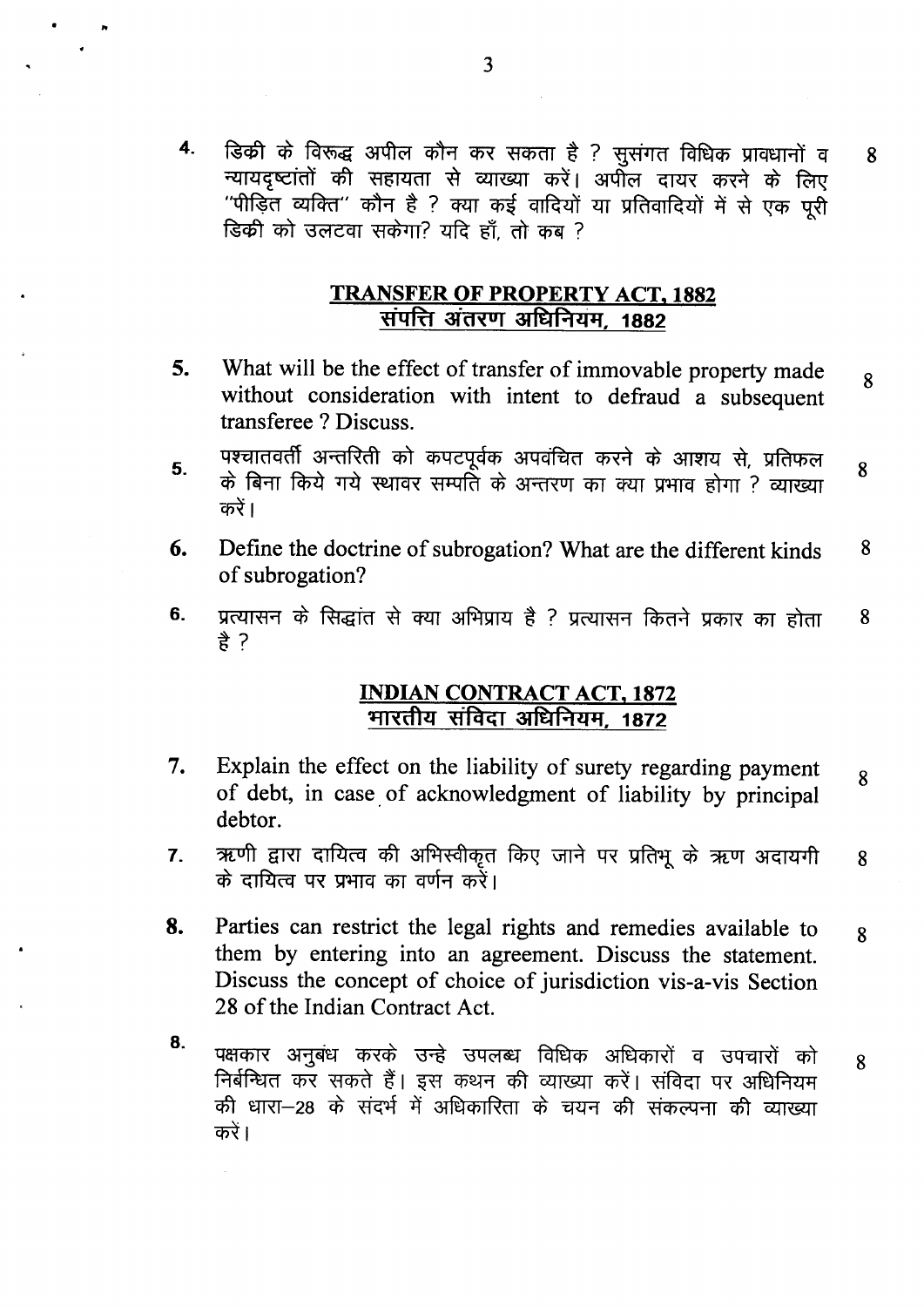# **SPECIF.C RELIEF ACT, 1963** विनिर्दिष्ट अनुतोष अधिनियम, 1963 (Chapter I, II & VI to VIII)

5

 $\overline{3}$ 

5

 $\overline{3}$ 

8

 $\mathbf{g}$ 

A) Explain preventive injunction and its governing provision?  $9<sub>1</sub>$ 

**B**) Examine whether perpetual injunction can be granted in the following cases-

1) Where plaintiff prays that his standing crop is likely to be harvested very soon by defendant?

2) Where injunction prayed for, is for enforcement of an obligation arising from breach of contract, which cannot be specifically enforced?

3) Where alternative efficacious remedy is available ?

निषेधात्मक व्यादेश एवं इसे शासित करने वाले प्रावधान की व्याख्या **3**.  $9<sub>1</sub>$ करें।

ब. क्या निम्न मामलों में शाश्वत व्यादेश दिया जा सकता है परीक्षण करें :–

1) जहाँ वादी प्रार्थना करता है कि बहुत शीघ्र प्रतिवादी उसकी खड़ी फसल को काटने वाला है।

2) जहाँ इप्सित व्यादेश, संविदा भंग से उत्पन्न ऐसी बाध्यता के प्रवर्तन हेतु है जिसका विनिर्दिष्टः पालन प्रवर्तनीय नहीं है।

3) जहाँ वैकल्पिक प्रभावकारी उपचार उपलब्ध है।

#### **LIMITATION ACT, 1963** परिसीमा अधिनियम, 1963 (Part II & III)

- 10. "The right of a party entitled to get relief from consequences of fraud or mistake cannot be affected by lapse of time." Discuss.
- कपट या त्रूटि के परिणामस्वरूप अनुतोष प्राप्त करने के पक्षकार के अधिकार  $10<sub>1</sub>$ समय व्यतीत होने से प्रभावित नहीं हो सकते हैं ? व्याख्या करें।